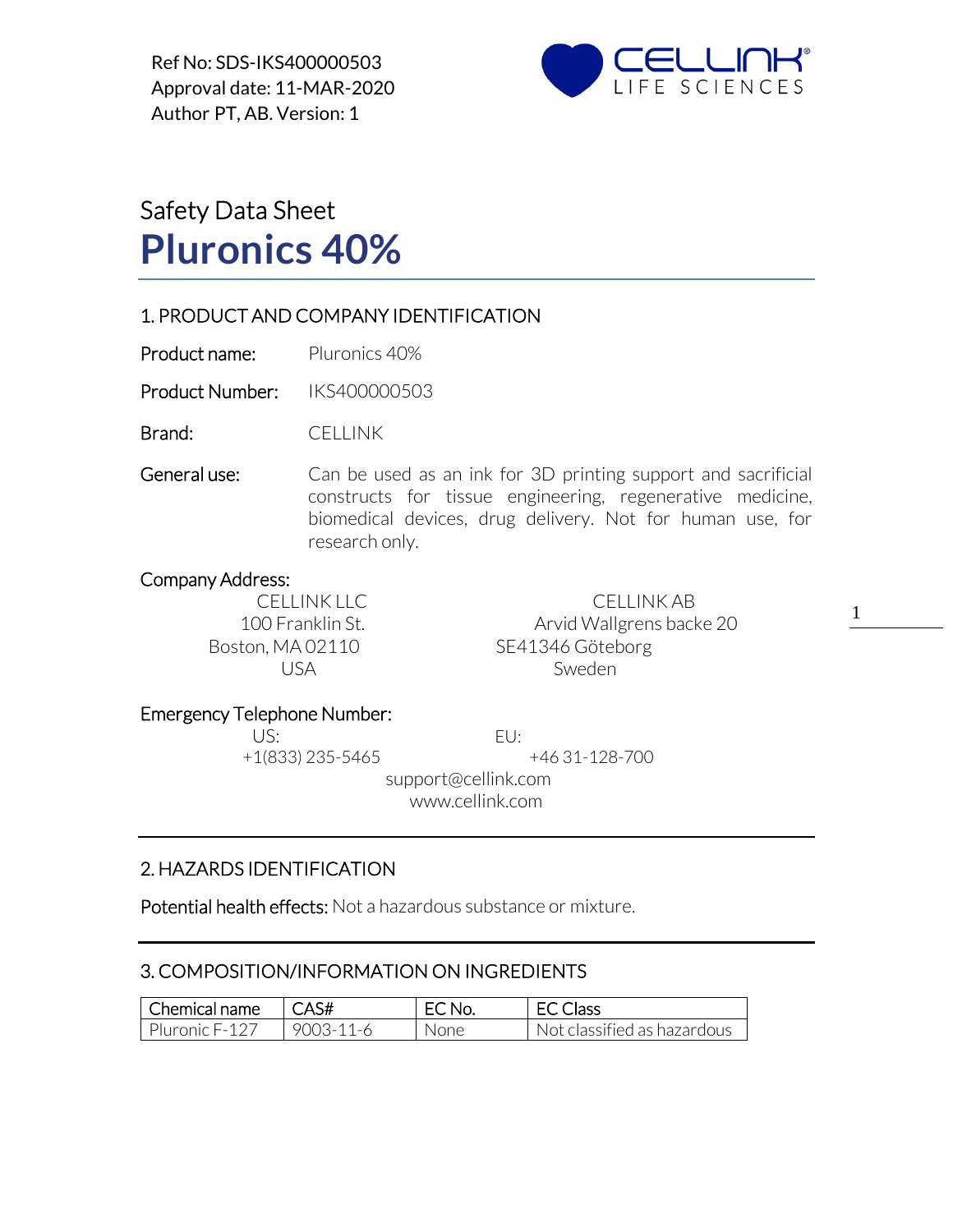

## 4. FIRST AID MEASURES

In case of eye contact: Flush eyes with water as a precaution.

In case of skin contact: Wash with soap and plenty of water.

If swallowed: Never give anything by mouth to an unconscious person. Rinse mouth with water.

If inhaled: Move person into fresh air. If any breathing difficulty or discomfort occurs and persist, obtain medical attention.

Notes to medical doctor: This product has low oral and inhalation toxicity. It is not skin sensitizer and is non-irritating to skin and eyes.

# 5. FIREFIGHTING MEASURES

Extinguishing media: Use water spray, alcohol-resistant foam, dry chemical, or carbon dioxide.

Fire/explosion hazards: No data available.

Firefighting procedures: Wear self-contained breathing apparatus for firefighting if necessary.

Flammable limits: No data available.

# 6. ACCIDENTAL RELEASE MEASURES

Personal precautions, protective equipment, and emergency procedures: Avoid dust formation. Avoid breathing vapors, mist or gas.

Environmental precautions: Do not let product enter drains.

Methods and materials for containment and cleaning up: Sweep up and shovel. Keep in suitable, closed containers for disposal.

# 7. HANDLING AND STORAGE

Precautions for safe handling: Further processing of solid materials may result in the formation of combustible dusts. The potential for combustible dust formation should be taken into consideration before additional processing occurs. Provide appropriate exhaust ventilation at places where dust is formed.

Conditions for safe storage: Keep container tightly closed in a dry and well-ventilated place.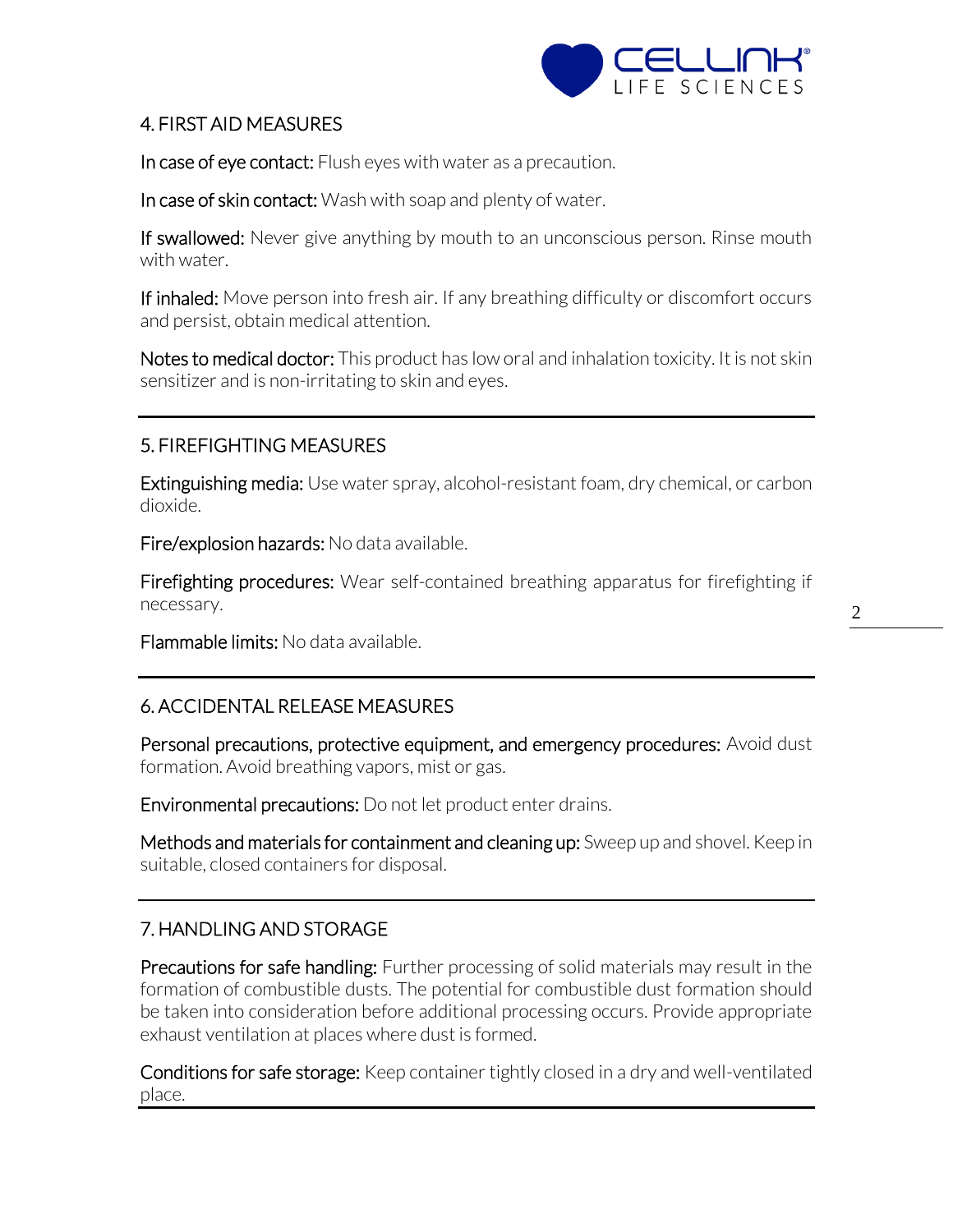

## 8. EXPOSURE CONTROLS/PERSONAL PROTECTION

#### Exposure limits: N/A

#### Personal protection equipment

Eyes and face: Use equipment for eye protection tested and approved under appropriate government standards such as NIOSH (US) or EN 166 (EU).

**Respiratory:** Respiratory protection is not required. Where protection from nuisance levels of dusts are desired, use type N95 (US) or P1 (EN143) dust masks. Use respirators and components tested and approved under appropriate government standards such as NIOSH (US) or CEN (EU).

**Protective clothing:** Choose body protection in relation to its type, to the concentration and amount of dangerous substances, and to the specific workplace. The type of protective equipment must be selected according to the concentration and amount of the dangerous substance at the specific workplace.

Gloves: Handle with gloves. Gloves must be inspected prior to use. Use proper glove removal technique (without touching glove's outer surface) to avoid skin contact with this product. Dispose of contaminated gloves after use in accordance with applicable laws and good laboratory practices. Wash and dry hands.

## 9. PHYSICAL AND CHEMICAL PROPERTIES.

| Appearance:                   | Transparent gel            |
|-------------------------------|----------------------------|
| Upper/lower flammability: N/A |                            |
| Odor:                         | Odorless                   |
| Vapor pressure:               | N/A                        |
| Odor threshold:               | N/A                        |
| Vapor density:                | N/A                        |
| pH:                           | 6.5-7.4 (aqueous solution) |
| Relative density:             | 1 g/mL                     |
| Melting point:                | N/A                        |

3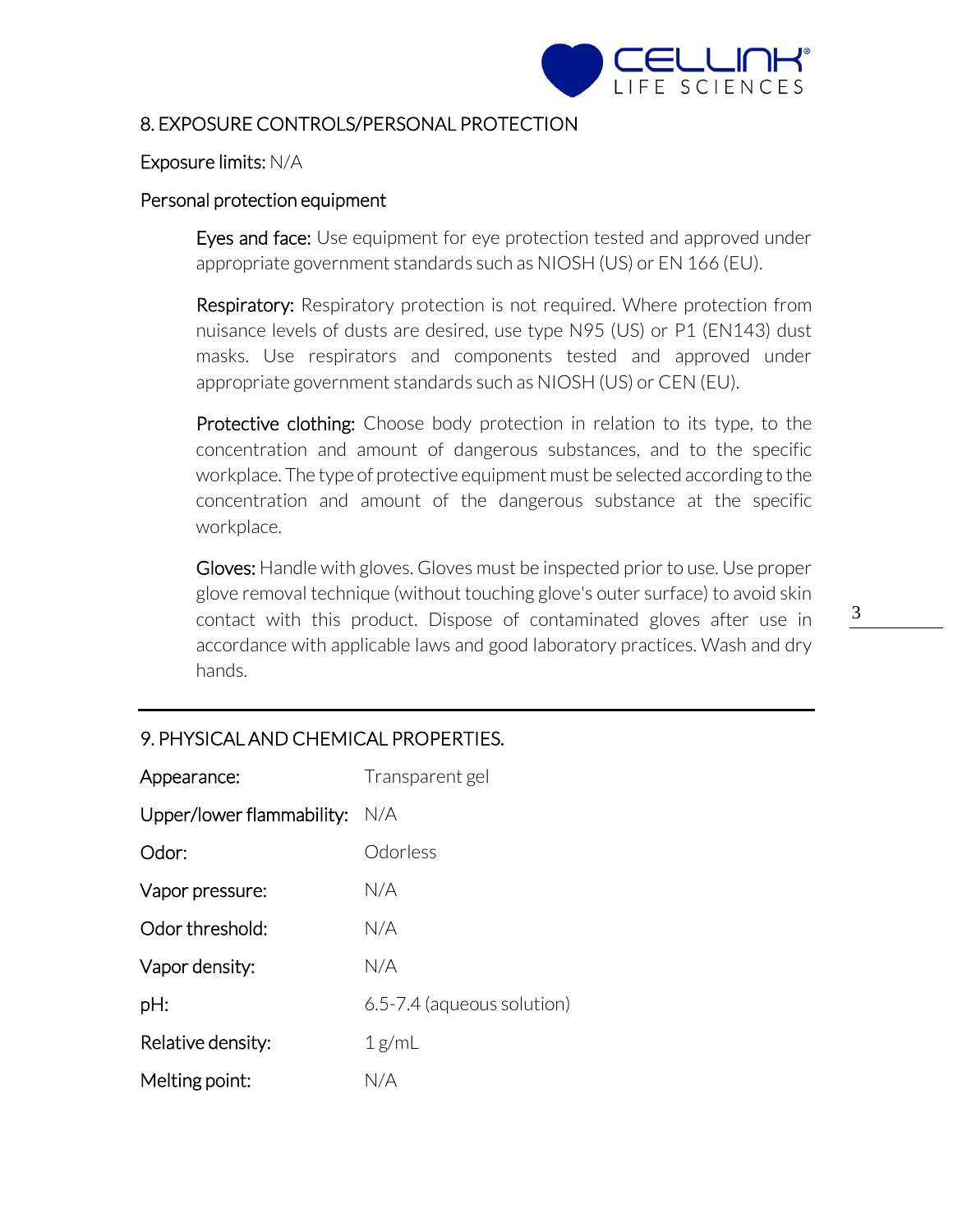

4

| Boiling point:         | N/A                                                                           |
|------------------------|-------------------------------------------------------------------------------|
| Flash point:           | N/A                                                                           |
| Evaporation rate:      | N/A                                                                           |
| Flammability:          | N/A                                                                           |
| Partition coefficient: | N/A                                                                           |
| Autoignition temp:     | N/A                                                                           |
| Decomposition temp:    | N/A                                                                           |
| Viscosity:             | $860\pm55$ Pa $\cdot$ s (assessed at shear rate of 1 s <sup>-1</sup> , 25 °C) |

# 10. STABILITY AND REACTIVITY

| Conditions to avoid:                | Avoid exposure to heat, sources of ignition<br>and open flame. Avoid dust generation.                                  |  |
|-------------------------------------|------------------------------------------------------------------------------------------------------------------------|--|
| Reactivity:                         | No data available.                                                                                                     |  |
| Stability:                          | Stable under recommended<br>storage<br>conditions. Contains the following<br>stabilizer(s): BHT ( $>=0$ - $<=0.01$ %). |  |
| Possibility of hazardous reactions: | No data available.                                                                                                     |  |
| Incompatible materials:             | Strong oxidizing agents.                                                                                               |  |
| Hazardous decomposition products:   | Under fire conditions: carbon oxides.                                                                                  |  |

## 11.TOXICOLOGICAL INFORMATION

#### Acute toxicity:

LD50 Oral: Rat – 9,380 mg/kg; mouse – 15,000 mg/kg.

Inhalation: No data available.

LD50 Dermal: Rabbit – 20,000 mg/kg.

Skin corrosion/irritation: Skin- Rabbit. Result: Mild skin irritation for 24 hours.

Serious eye damage/eye irritation: Rabbit. Result: Mild eye irritation for 24 hours.

Germ cell mutagenicity: Tests on bacterial or mammalian cell cultures did not show mutagenic effects.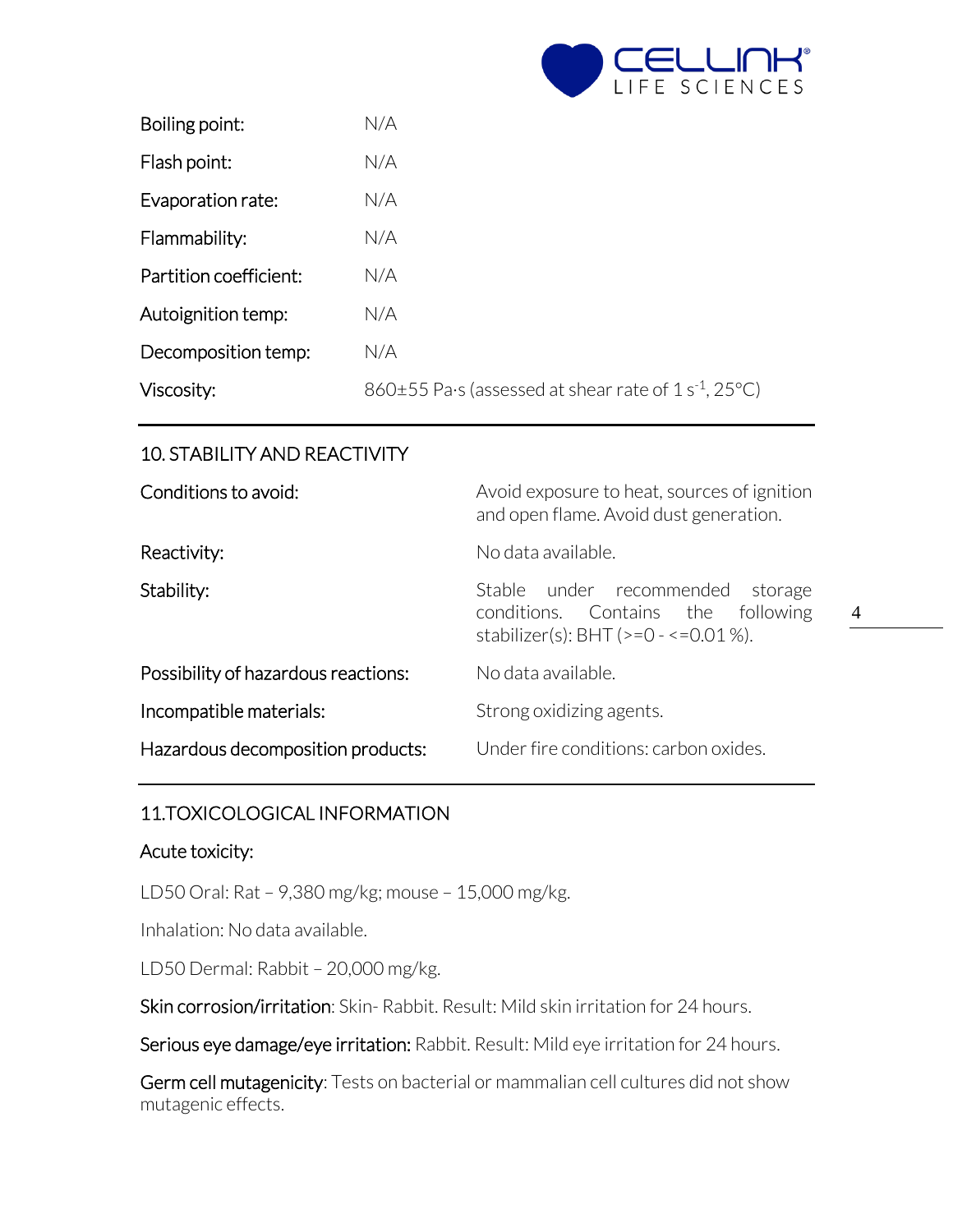

## Carcinogenicity:

NTP: No component of this product present at levels greater than or equal to 0.1% is identified as a known or anticipated carcinogen by NTP.

IARC: No component of this product present at levels greater than or equal to 0.1% is identified as Aldrich - W201502 Page 5 of 6 probable, possible or confirmed human carcinogen by IARC.

ACGIH: No component of this product present at levels greater than or equal to 0.1% is identified as a carcinogen or potential carcinogen by ACGIH.

OSHA: No component of this product present at levels greater than or equal to 0.1% is identified as a carcinogen or potential carcinogen by OSHA.

Reproductive toxicity: No data available.

Specific target organ toxicity – single exposure: No data available. Specific target organ toxicity - repeated exposure: No data available.

Aspiration hazard: No data available.

Additional information: RTECS: MD0911050.

# 12. ECOLOGICAL INFORMATION

Toxicity: Static test LC50 - other fish: 10,000 mg/L for 96 hours (OECD Test Guideline 203).

Persistence and degradability: No data available.

Bioaccumulative potential: Bioaccumulation is unlikely.

Mobility in soil: No data available.

Results of PBT and vPvB assessment: PBT/vPvB assessment not available as chemical safety assessment not required/not conducted.

Other adverse effects: No data available.

# 13. DISPOSAL CONSIDERATIONS

## Waste treatment methods:

Product: Offer surplus and non-recyclable solutions to a licensed disposal company.

Contaminated packaging: Dispose of as unused product.

5